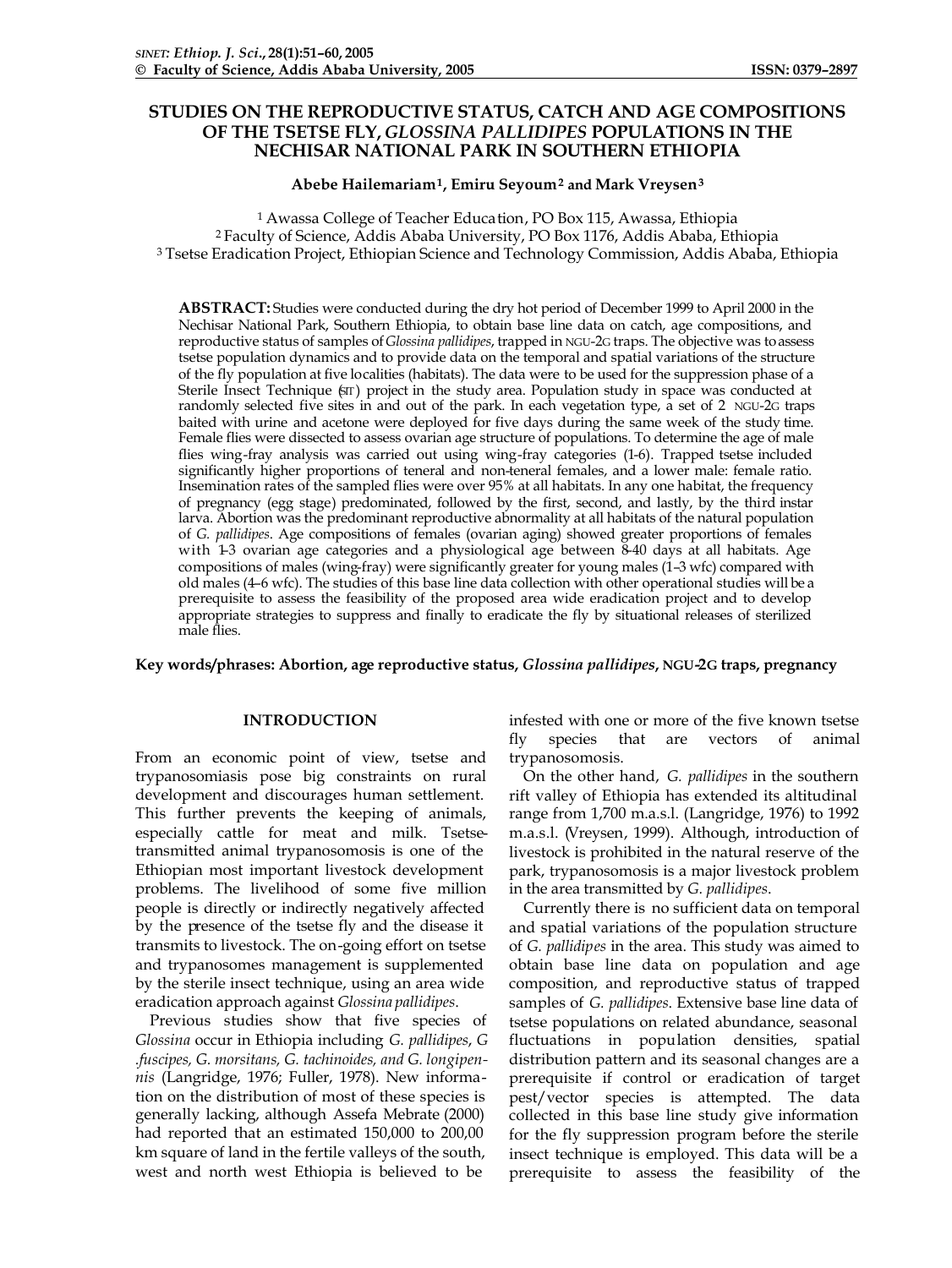The present study was, therefore, an integral part of the joint project of the Ethiopian Science and Technology Commission (ESTC) and the International Atomic Energy Agency (IAEA), which over time aims to eliminate the tsetse from 25,000km2 of potential agro-pastoral land in the southern rift valley of Ethiopia using SIT (ESTC/IAEA, 1998).

# **MATERIALS AND METHODS**

## *Study area*

The study was conducted in four selected and defined habitats of Nechisar National Park and in one habitat outside the park, during the hot-dry months of December 1999 to April 2000. The Park is situated in the rift valley of southern Ethiopia with a total surface area of 75,200 ha (Fig. 1).



**Fig. 1. The study area —Nechisar National Park (NNP).**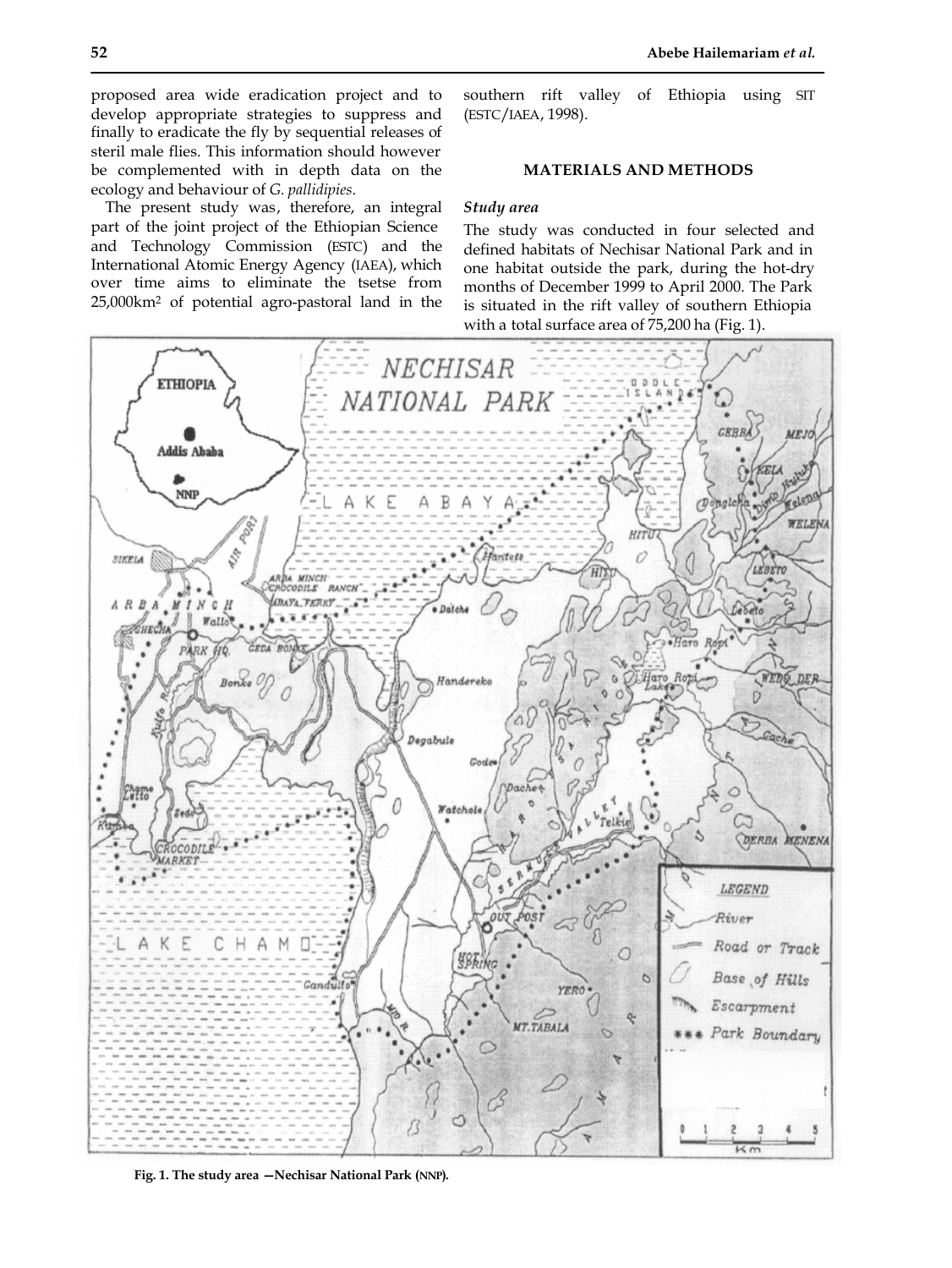The centre of the park is composed mainly of gently undulating grassland with scattered bare rocky and bushy areas. Two rivers (Kulfo and Sermale) are found within the area and are lined with riverine forest and a small ground water. The park is bordered in the east by the Amaro Mountains, in the west by the town of Arbaminch, in the north and south by Lakes Abaya and Chamo, respectively.

The rainy season starts from April and peaks around August to October. During the study period the average monthly temperatures ranged from 32–360C with a corresponding relative humidity between 45% and 52%. The vegetative cover of the study sites were selected and defined as bush land (BUL), woody grassland (WGL), riverine forest (RF), ground water forest (GWF), and cultivated land (CUL). The vegetation is composed mainly of *Acacia tortilis, Acacia seyal, Heteropogan contortus, Lintonia nutanus, Ficus sycomorus, Cordia africana*, *Diospyros abyssinica.* Cultivated crops on CUL habitats included *Ensete ventricosum, Mangifera indica,* and *Lantana camara.* Host animals detected from direct sighting and reports of Ethiopian Wild Life Conservation Organization (EWLCO, 1999), were mainly of warthogs, bush pigs, bushbuck, greater kudu, Burchelle's zebra, buffalo, lions, wild dogs, Colobus and Vervet monkeys, including a great number of bird species.

## *Catch of tsetse fly*

Flies were caught by NGU-2G traps (Brightwell *et al*., 1991) (Fig. 2). Two traps were deployed for continuous 24 hours trapping at each of the five habitat types for five days (120 hours) during the same week of the sampling months. Traps were installed 100 m apart and baited with acetone and cow urine (FAO, 1982). The traps were mounted as described by Verysen (1999). Trapped tsetses were collected from top cages two times per day from 08–09 hours and 14–15 hours.

#### *Dissection*

Tsetse flies caught with NGU-2G traps were killed with forceps, counted, sexed and examined for tenerality as described by Murray *et al*. (1983). Ovarian method was used to determine the age of female flies (Saunders, 1962; Chalier, 1965). During dissection, inseminations, uterine contents, abortions and ovarian abnormalities were recorded. An inseminated female with an empty uterus was designated as aborted, irrespective of whether an ovariole contained a mature egg or not.



 **Fig 2. The Nug-2g Trap with its one meter blue wing extension.**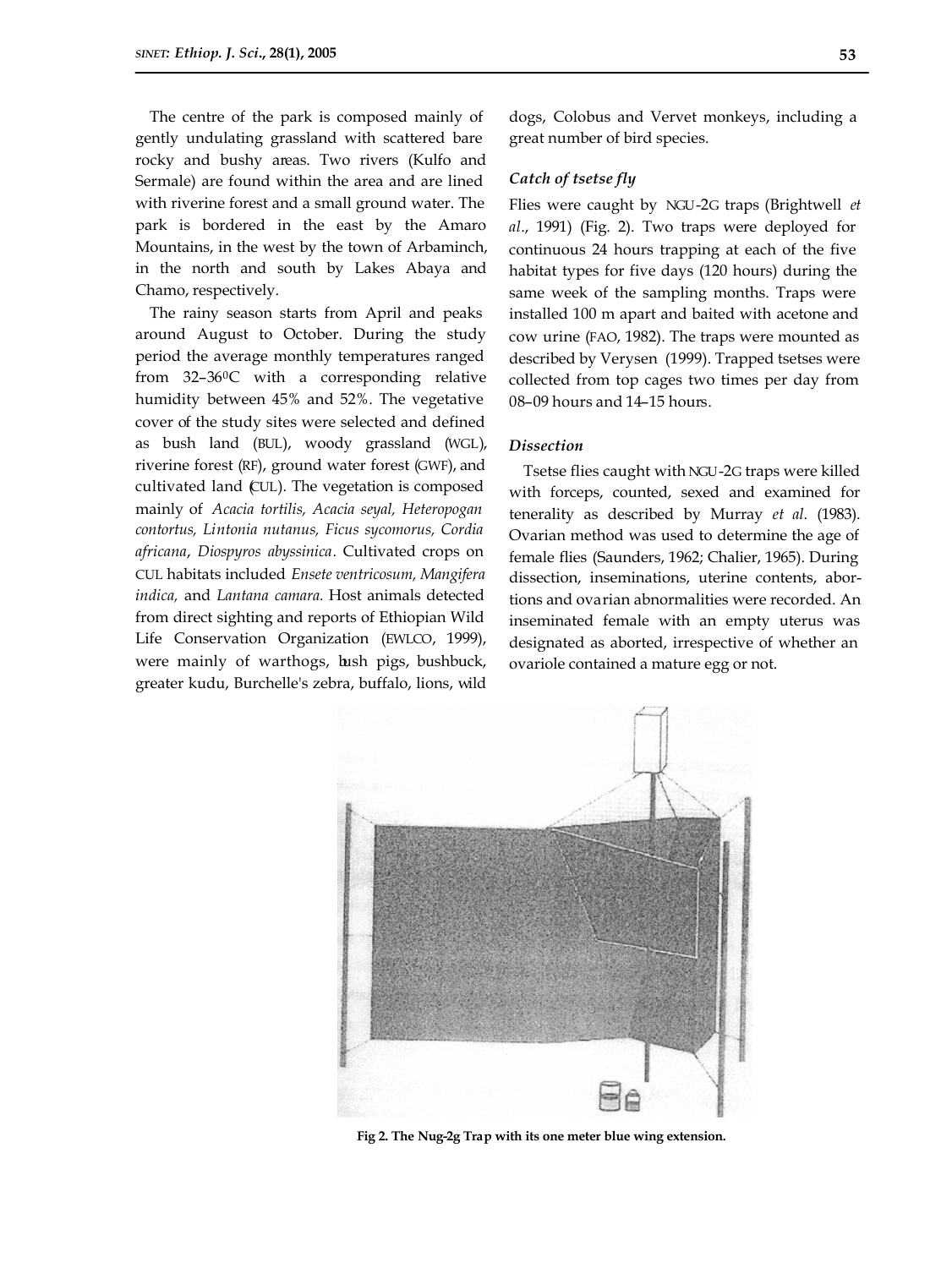## *Data analysis*

Differences in the proportions of the age, wingfray, uterus content and sex ratio were analyzed using Chi-square with the help of the MSTAT-C statistical package.

## **RESULTS**

The total catch of *G. pallidipes* at the five different habitats of the study area is presented in Table 1. The results show that the overall number of flies captured in the NGU-2G trap was made up of teneral and non-teneral females 52.49% which are

50 **GWF** 40 % of each U. stage **% of each U. stage**  $\overline{30}$ 20 10  $\theta$ Egg I II III AB+PL **Uterine stage** 

significantly higher percentage compared with 47.51% of males.

Insemination rates were greater than 95% for all flies dissected from each habitat type. The highest proportion was found to be 99.16% at the GWF habitat. Generally, over 90% of the females (teneral and non teneral) were inseminated in all the samples obtained from all the habitat types.

The proportions of the various pregnancy stages and female reproductive abnormalities in samples from the 4 habitats are shown in Figs 3a-d. The abortion rates were proportionally greater at GWF (7.64%) and WGL (7.46%) than with BUL (4.72%).





**Fig. 3 a -d. Uterine stages of trapped samples of** *Glossina pallidipes* **in four habitats of Nechisa National Park, Ethiopia. [**Egg, I-first la rva, II+III -second & third larva (pooled). AB+PL abortion & other reproductive abnormalities (pooled)].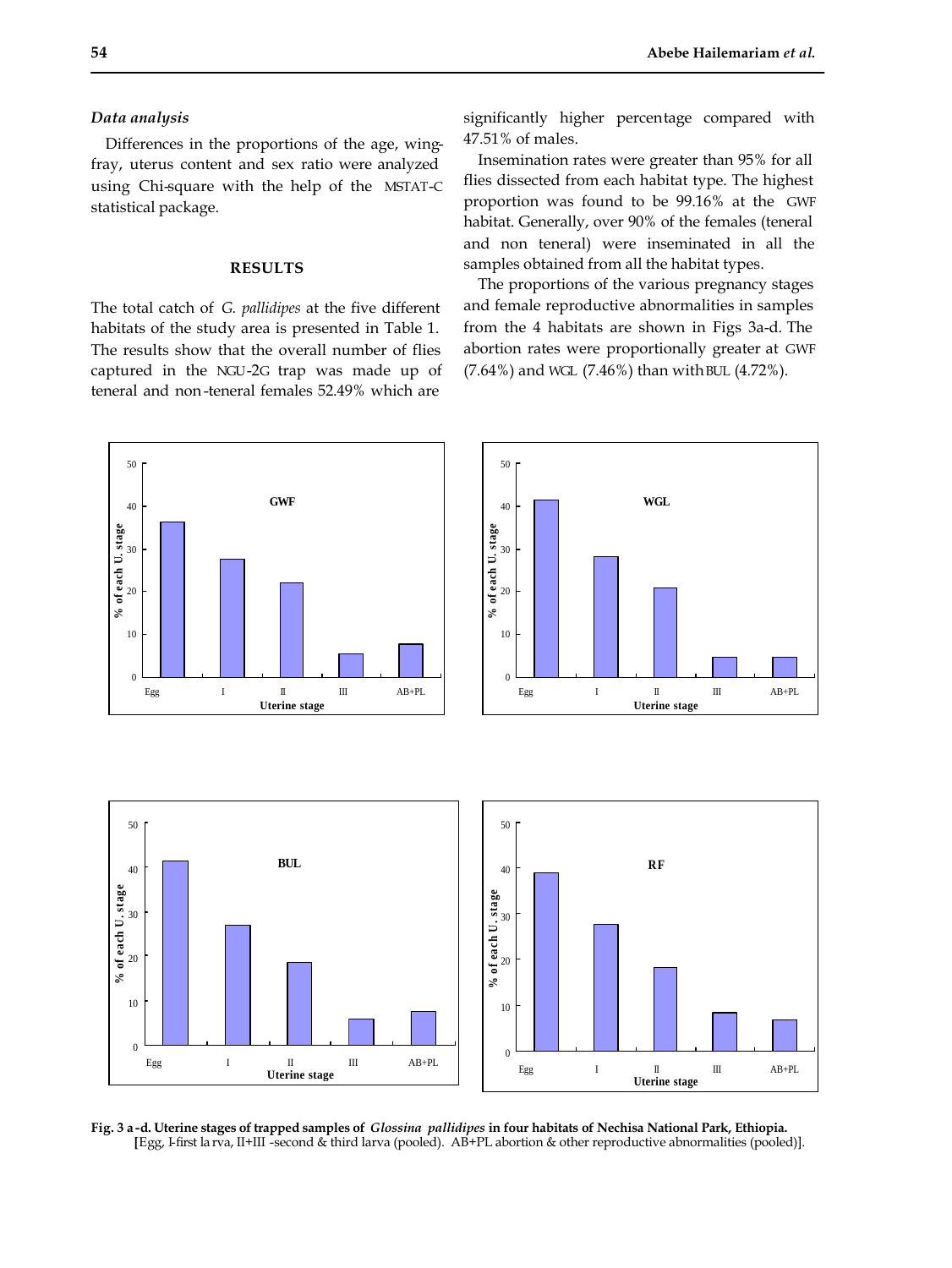The average age composition of females caught in traps at the five vegetation types (habitats) over the study period are shown in Fig 2a-e. In general, there were significance differences between ovarian age categories (0–7) and the sampling months at each habitat type: WGL  $(\chi^2=83.57; df=16;$ p<0.0000), BUL (χ2=55.00; df=6; p<0.000), RF  $(\chi^2$ =78.22; df=16; p<0.000), GWF  $(\chi^2$ =77.41; df=16; p<0.000) and CUL ( $\chi$ <sup>2=37.82; df=16; p<0.002).</sup>



**Fig. 4a-e. Age compositions of trapped samples of** *G. pallidipes* **in Nechisar National park, Ethiopia.**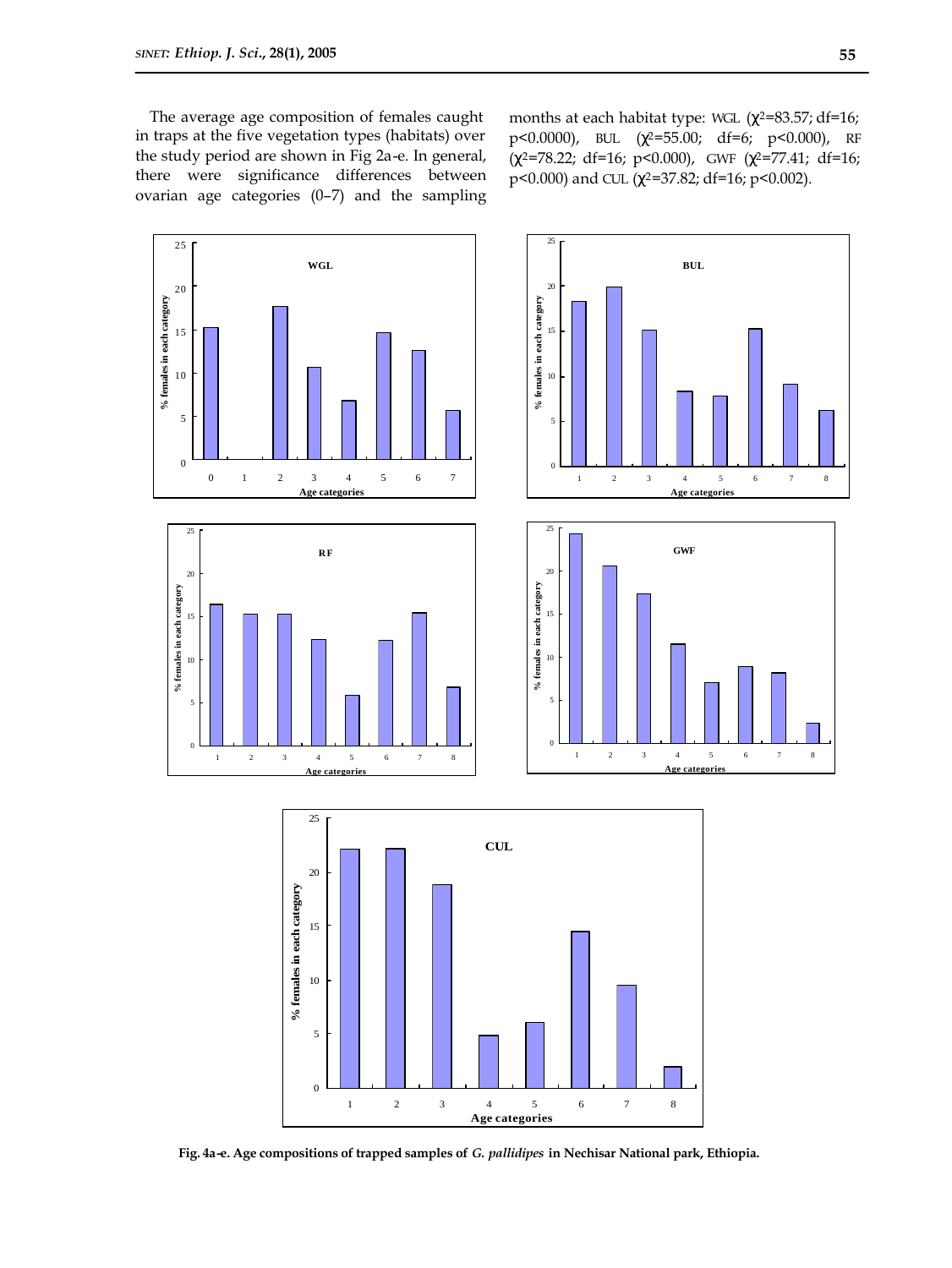| Habitat type                        | No. of G. pallidipes |                |       |  |
|-------------------------------------|----------------------|----------------|-------|--|
|                                     | Males                | Females        | Total |  |
| Woody grass land (WGL)              | 2219                 | 2194           | 4413  |  |
| Bush land (BUL)                     | 1400                 | 1509           | 2909  |  |
| Riverine Forest (GWF)               | 3313                 | 3558           | 6871  |  |
| <b>Ground Water Forest</b><br>(GWF) | 469                  | 904            | 1373  |  |
| Cultivated Land (CUL)               | 299                  | 343            | 642   |  |
| Total                               | 7700<br>47.51%       | 8508<br>52.49% | 16208 |  |
|                                     |                      |                |       |  |

**Table 1. Total catches of** *G. pallidipes* **at five different habitats from December 1999-April 2000.**

The age composition of males caught in traps at each habitat type as determined by wing fray categories 1-6 are shown in Table 2. The results show that there was a significant difference between the wing fray categories (1-6) and habitat type during the sampling months.

Young males (1–3 wing fray groups) comprised 79.76% at GWF, 63.84% at BUL, 61.68% at RF, 58.42% at WGL 57.92% at CUL habitats compared with old males (4–6 wing fray groups) at each habitat type. Significant differences between wing fray categories (1–6) during the sampling months at each habitat were recorded: WGL  $(\chi^2=46.97\%)$ ; df=20; p<0.001) BUL ( $χ$ <sup>2=32.77; df=20; p<0.036), RF</sup>  $(\chi^2=49.09; \text{ df} = 20; \text{ p} < 0.000) \text{ GWF } (\chi^2=37.46; \text{ df}=20;$ p<0.010) and CUL ( $\chi^2$ =75.28; df=20; p<0.000).

### **DISCUSSION**

Different sampling methods have been reported to produce catches of tsetse, which differs in numbers, physiology and trypanosome infections (Jordan, 1974; Randolph and Rogers, 1981). The higher number of female *G pallidipes* (52.49%) caught at all habitats may be explained in relation to the fact that, the longevity of female flies is more on the average, than that of male tsetse flies, (FAO, 1982; Amare Berhanu, 1995). Turner (1980) had previously showed in Niger and Mozambique that the use of traps differ from other sampling methods in that they caught more females than males of *G. pallidipes*. It was also reported that mortality rates of male flies in a natural population of tsetse results in higher densities of females (Goutex and Bucklandes, 1984).

However, the greater number of male flies at WGL habitat might be a function of the trapping sites and the sexually appetitive form of behaviour on the part of the male flies. This argument is in agreement with that of Buxton (1955).

In the present work, the high insemination rates recorded in all samples at all habitats indicated that the population of *G. pallidipes* in Nechisar National Park was a healthy one, and had a high male/female encounter which ensured the insemination of a large number of non-teneral females within the population. The finding that most tenerals were inseminated suggests that female adults of *G. pallidipes* in the park mate successfully within 24 hr. of eclosion, and probably even before obtaining their first blood meal.

In this study, a higher proportion of females that were pregnant with egg, first, second and third instar larval was observed in all samples of flies in time and space. This finding is generally in agreement with the works of Saunders (1962), Randolph and Rogers (1981) and Mohammed Ahmed and Dairri (1987) who reported similar frequency of encounter of pregnancy stages in tsetse samples.

**Table 2. Wing fray categories (1–6) of mal***e Glossina pallidipes***, overall samples analyzed from December 1999- April 2000.**

| Habit type | Sample size | Wing fray categories % |       |       |       |       |       |           |       |
|------------|-------------|------------------------|-------|-------|-------|-------|-------|-----------|-------|
|            |             |                        |       |       | 4     |       |       |           |       |
| WGL        | 625         | 27.28                  | 12.38 | 18.76 | 12.4  | 17.14 | 11.98 | 46.97(20) | 0.001 |
| <b>BUL</b> | 435         | 27.44                  | 17.34 | 19.06 | 12.26 | 14.06 | 9.84  | 32.27(20) | 0.036 |
| RF         | 978         | 25.84                  | 14.64 | 21.2  | 11.48 | 14.88 | 11.96 | 49.09(20) | 0.000 |
| GWF        | 378         | 54.46                  | 11.62 | 13.68 | 8.34  | 5.54  | 6.36  | 37.46(20) | 0.010 |
| CUL        | 190         | 32.06                  | 13.92 | 11.94 | 12.14 | 23.32 | 6.64  | 75.28(20) | 0.000 |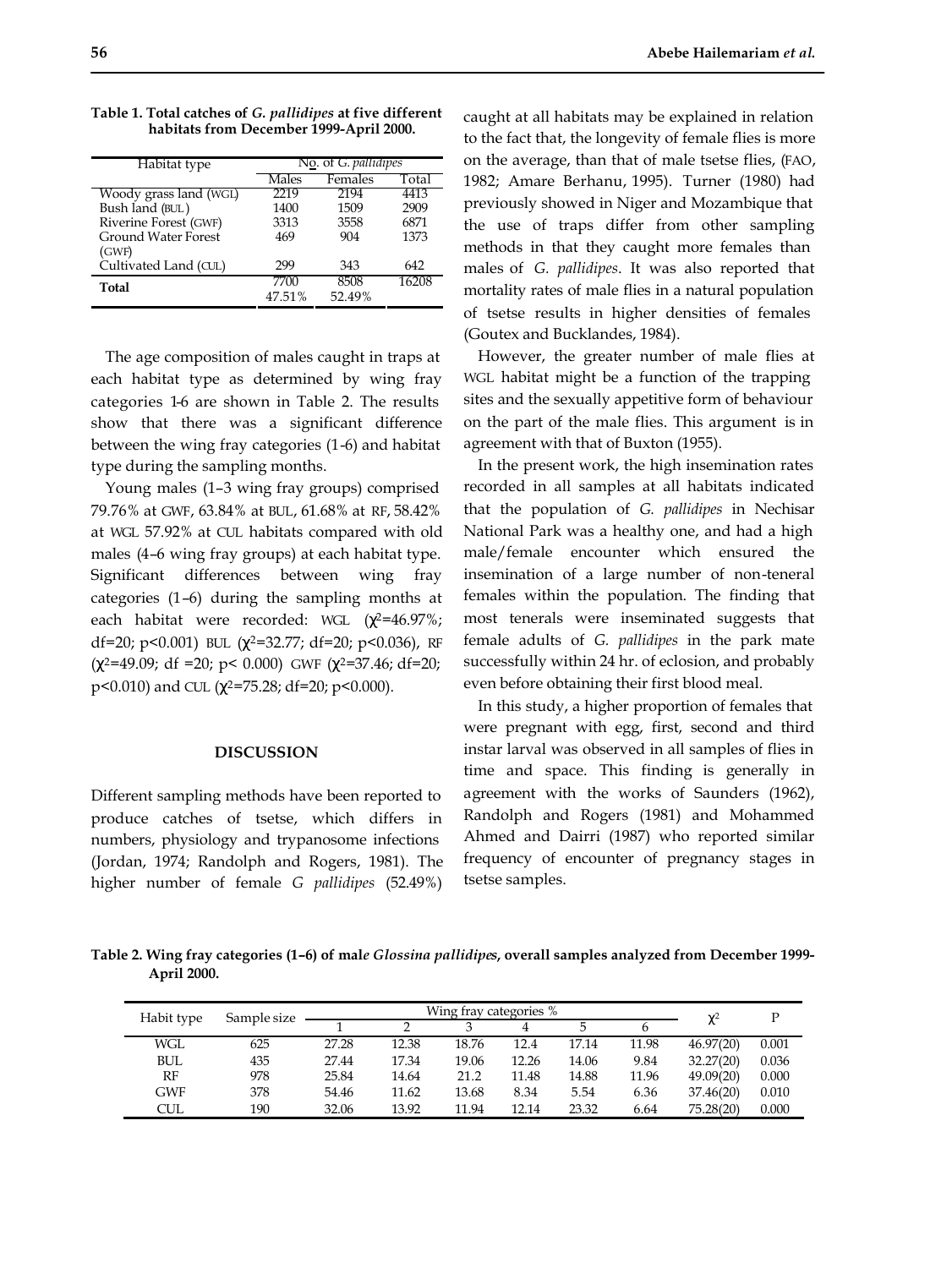The results of this study also show that female flies with the III instar larva were greatly under represented in the samples. This was probably due to the activity of pregnant *G. pallidipes*, which normally becomes readily available for capture just after larviposition (Turner, 1987). On the other hand, the preponderance of flies pregnant with the first instar larva over those with the  $II + III$  instar larva, can be explained by the fact that late pregnant females do not feed and remain inactive until larviposition and hence are unavailable for capture in the field (Rogers, 1978).

In natural tsetse population, reproductive abnormalities other than abortion are rare (Saunders, 1962; Turner and Snow, 1984). The type and frequency of ovarian abnormalities noted in the present study are within the range recorded for the same species of tsetse, in Kenya by Turner and Snow (1984). Since, extensive control measures have never been deployed against tsetse in the Nechisar National Park, the abortions and reproductive abnormalities are probably the main causes of natural reproductive loss in the population of *G. pallidipes* in the study area.

In tsetse, it is possible to determine the age of females accurately by the ovarian method (Challier, 1965) up to age group 3 (4th reproductive cycle). The remaining flies are composite groups from which it is impossible to tell whether an individual is in age category  $4 \times 5^{\text{th}}$  reproductive cycle) or  $4 + (= 9$ <sup>th</sup>---13<sup>th</sup>---, *etc*. cycles). The same is applicable for females at age category 5 or 5 +, 6 or 6+ and 7 or 7+. Assuming a similar sampling bias for females at 4 + to 7+ categories, it was observed that relatively fewer old females  $(4+ = 7+$  ovarian age categories) could be recorded in most habitats as compared with young females (1–3 ovarian age categories). One reason for the lower survival rate of such older females might be the excessive wingfray resulting, presumably, from organic degradation of wings with age. Allsop (1985) observed in Botswana that, old females of *G.m. centeralis* had a higher degree of wing-fray, and this might have been the factor that limited the survival opportunities of most females of *G. pallidipes* dissected at each habitat in the park, from December 1999–April 2000. Yong females (1–3

ovarian age categories) were high in proportion in all habitats, compared with the pre-reproductive (0) and old females (4–7 ovarian age categories). Hence, young females with a physiological age between 8–40 days old were dominant in the order of 49.14% at GWF, 45.88% at CUL, 44.92% at WGL, 42.82% at RF and 41.2% at BUL habitats. Old females with a physiological age between 40–80 days were followed in the order of 40.82% at RF, 39.78% at WGL, 38.52% at BUL, 32.08% at CUL and 26.58% at GWF habitats. These findings agree with the earlier works of Turner (1987) in Kenya who reported that trap captures of *G. pallidipes* was representative of the active population with respect to pregnancy condition and age-structure.

The importance of a study such as this one is the fact that the age composition of the samples at different habitats may serve as a guide to the importance of the tsetse flies as vectors of trypanosomes. Although, the duration of the development of trypanosomes within the fly is dependent upon temperature, the generally accepted period between infection and the appearance of metacylics in the proboscis or salivary glands is about 14 days or less in the case of *Vivax* group and about 21 days in *brucie* group (Saunders, 1962; FAO, 1982; Getachew Tikubet, 1983). It is, therefore, probable that flies younger than 14 days of age could be potential vectors. The proportionally higher groups of young females (between 8–40 days of age) followed by older females (between 40–80 days old) in our study agrees with the above explanations, although trypanosome infections in natural population of tsetse increases with age as reported by Leak and Rowlands (1997). This result in this base line study indicates the need for control of *G. pallidipes* in the Nechsar National Park, in order to reduce the potential infection of domestic animals with trypanosomes.

The results of the wing-fray analysis for male flies showed that, at the various habitat types (except at CUL habitat) in April 2000, the proportion of young males with 1–3 wing-fray categories were significantly greater than the proportion of old males with 4–6 wing-fray categories. It can, therefore, be concluded from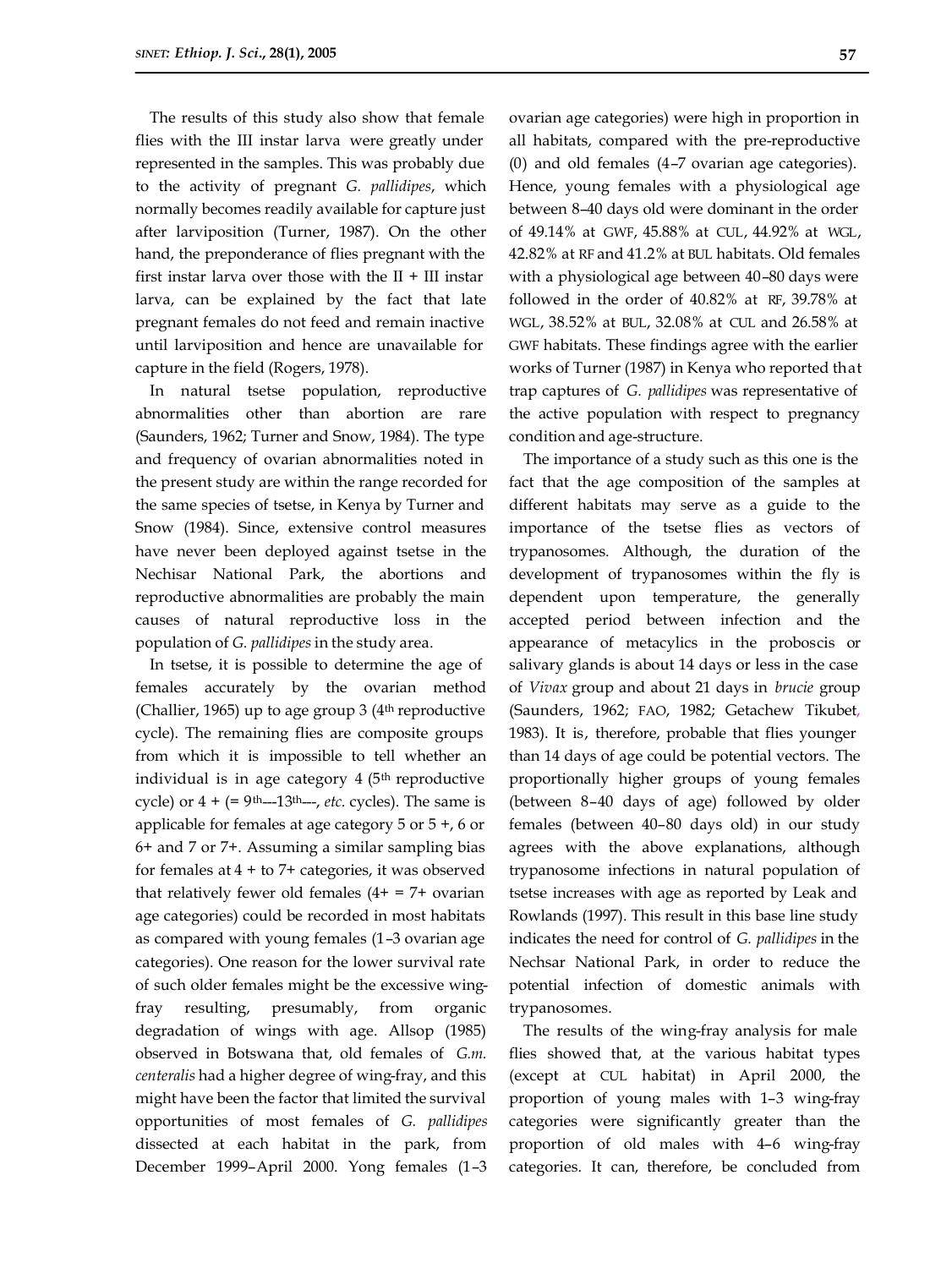such observations that young males were mostly favoured by the climatic conditions of the hot dry months of the area with a subsequent higher mortality in the older age groups. As reported by Leak and Rowlands (1997), the rate of wing-fray could vary seasonally and with locality between species of tsetse. It is unlikely that artificial damage significantly affected the results obtained in samples collected two times per day from top cages because the nature of wing-fray structure of male flies had many low wing fray categories.

Variations in the proportions of wing-fray categories 1–6 at each habitat type were noted. For instance the proportion of male flies with wingfray category one was significantly higher than that of other wing-fray categories. This significantly higher number of teneral and young male *G. pallidipes* (wfc =1) at each habitat supports the findings of Vale (1980) who showed that the large percentage of teneral populations can be used in a field sterilization program for successful control of trypanosomosis.

The information obtained in this study is probably vital for initiation of eradication control programs for tsetse flies in the study area. The knowledge of the physiological conditions and the sex ratio of *G. pallidipes* in the study area has revealed important information on the biology, ecology and behaviour of the insect. Furthermore, the information provided on the age-structure of these species as determined by the simultaneous application of wing-fray and ovarian age grouping methods could help in predicting and extrapolating the future fly-population trends and risks of trypanosome infections in the study area.

Although the present study provides valuable data on the temporal and spatial variations in the structure of tsetse fly population in the study area, the sampling bias observed in the different sampling techniques should be further assessed. It has also been clear that accurate integration of data on fly population structure will only be possible if the fraction of the fly population is sampled with the different sampling tools.

## **CONCLUSION**

The present basic study of the population dynamics of *G. pallidipes* was conducted in a peculiar area where different habitats harbour different densities of fly populations. It was also noted that this species has penetrated into the village centre (cultivated open land), although the mean apparent density was low. Such a penetration potentially predisposes human inhabitants to trypanosome infection.

The occupation of space by the different age groups of females and males of *G. pallidipes* is not a hazardous phenomenon. This is because there is re-grouping in relation to ecological affinities, which varies according to the age of the individuals. Dissection of female flies for the study of the age compositions of samples revealed variation at different stages of the reproductive cycle. The highest proportions of females were grouped in ovarian age categories 1–3 as young females in time and space compared with the prereproductive (0) and old age (4–7) ovarian age categories.

The wing-fray categories (1–6) of male *G. pallidipes* demonstrated that young males (1–3) wing-fray categories were dominant at GWF followed by BUL, WGL, CUL and RF habitats. High proportion of young males were observed in this study and this suggests that early fertilization of young females can take place as copulation is likely to occur when females are attracted to the host for their first blood meal.

#### **ACKNOWLEDGEMENTS**

The authors are grateful to Drs. N.G. Maniania and Sunday Ekesi from ICIPE for their comments on the manuscript. We also thank the ESTC/IAEA tsetse eradication project for their technical and material support during the fieldwork and to their unfolding interest in the research undertakings.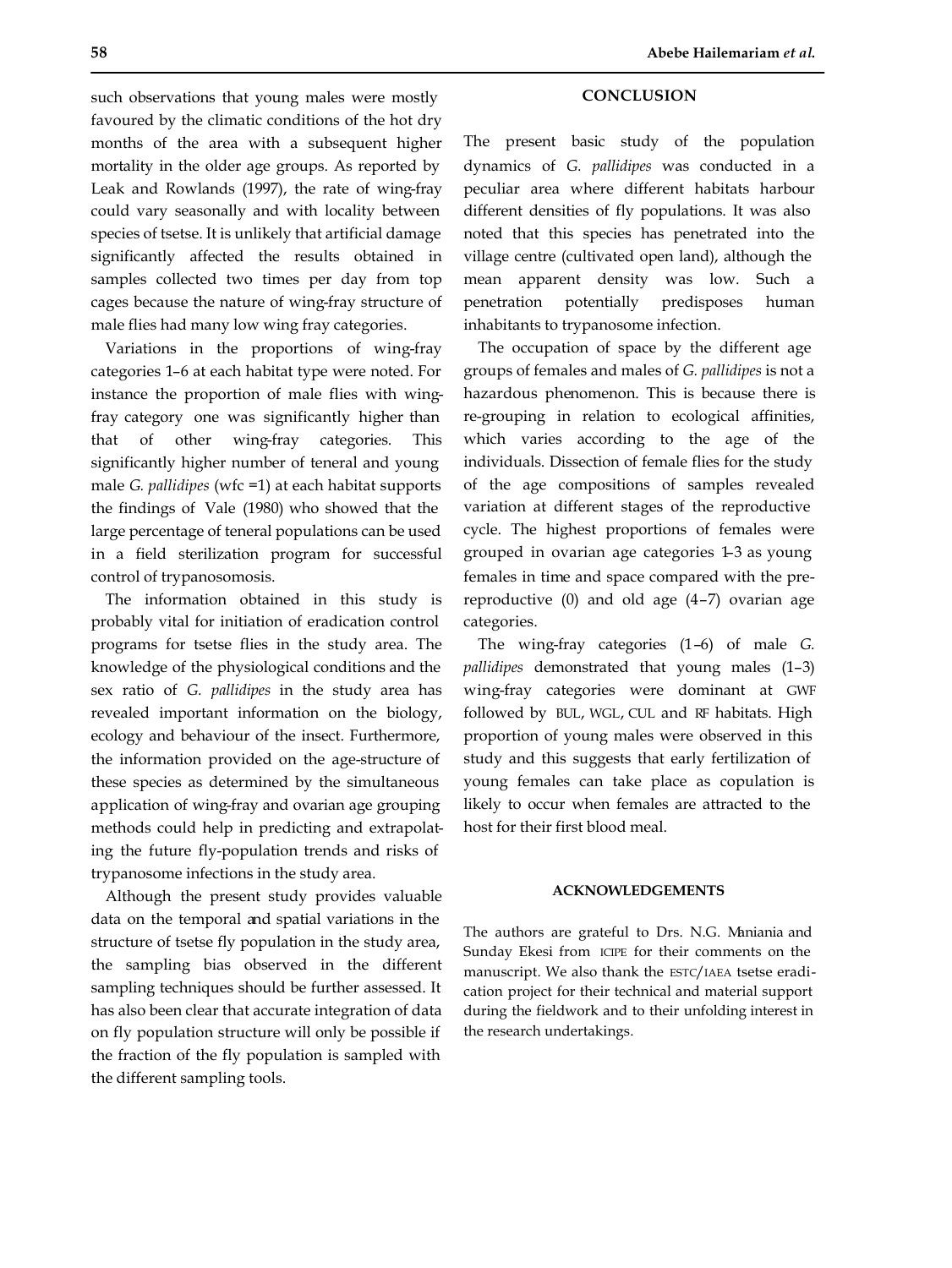## **REFERENCES**

- 1. Allsop, R. (1985). Wing-fray in *G. morsitans centeralis*. *Bull. Entmol. Res*. **75**:1–11.
- 2. Amare Berhanu (1995). Preliminary survey on tsetse distribution and prevalence of Bovine Trypanosomiass in selected Weredas of the North Omo and Kembata -Alaba - Tembaro Zones. DVM Thesis submitted to the Faculty of Veterinary Medicine, AAU, pp. 1–9.
- 3. Assefa Mebrate (2000). Integrating the Sterile Insect Technique as a component of the tsetse eradication effort in Africa, the Ethiopian Experience: A paper Hall, from June 19–20/2000 in Addis Ababa, Ethiopia, pp. 1–7.
- 4. Brightwell, R., Dransfield, R.,D. and Kyorku, C. (1991). Development of a low-cost tsetse trap and oduour baits for *G. pallidipes* and *G. longipennis* in Kenya. *Med. Vet. Entomol*. **5**:153–164.
- 5. Buxton, P.A. (1955). *The Natural History of Tsetse Flies.* An account of the Biology of the Genus *Glossina*  (*Diptera*). *Mem. Lond. Sch. Hyg. Trop. Med*. No. 10, 816 pp.
- 6. Challier, A. (1965). Amelioration de la method de determination de 1'age physiologique des glossines. Etudes faites sur *Glossina palpalis gombiensis* Vander plank, 1949. *Bull. de la Societe' de pathologie Exotique* **58**:250–259.
- 7. ESTC/IAEA (1998). Tsetse eradication by SIT from the southern rift valley of Ethiopia. A bi-lateral agreement document between the Ethiopian Science and Technology Commission (ESTC) and the International Atomic Energy Agency (IAEA), Addis Ababa and Vienna, pp. 34–35.
- 8. FAO (1982). *Basic Techniques for the Study of Glossina in the Field,* pp. 91–119, (Pollock, J.J., ed.) Training manual for tsetse control personnel. Volume 1, FAO, Rome.
- 9. Fuller, G.K. (1978). Distribution of *Glossina* in South Western Ethiopia. *Bull. Entomol. Res*. **68**:299– 365.
- 10. Getachew Tikubet (1983). Studies on the tsetse flies of the Fincha River valley. M.Sc. thesis, School of Graduate Studies, Addis Ababa University, 83 pp.
- 11. Gouteux, J.P. and Bucklands, S.T. (1984). Ecologie des glossines en sectear preforestier de C'ote D'Ivoire. Dynamic de I'ecodistribution en terroir villageois. *Ent. Med. Parasi*. **XX (3):**199–229.
- 13. Jordan, A.M. (1974). Recent developments in the ecology and methods of control of tsetse flies *Glossina* spp. (*Diptera). Bull. Entomol. Res*. **63**:361–399.
- 14. Leak, S.G.A. and Rowlands, G.J. (1997). The dynamics of trypanosome infections in natural popul ations of tsetse (*Diptera*) studies using wing-fray and ovarian aging techniques. *Bull. Entmol. Res*. **87**:273–282.
- 15. Langridge, W.P. (1976). *A Tsetse and Trypanosomiasis Survey of Ethiopia*. Ministry of overseas Development, Britain, 98 pp.
- 16. Mohammed-Ahemed, M.M. and Dairri, M.F. (1987). Trypanosome infections rate of *G. pallidipes* during wet and dry seasons in Somalia. *Trop. Anim. Health prod*. **19**:11–20.
- 17. Murray, M., Trail, J.C.M., Turner, D.A. and Wissocq, Y. (1983). *Livestock Productivity and Trypanotolerance, Network Training Manual*. Jointly published by ILRAO/ILCA and ICIPE, Nairobi, Kenya, 509 pp.
- 18. Randolph, S.E. and Rogers, D.J. (1981). Physiological correlates of the availability of *G. morsitans centralis* to different sampling methods. *Ecol. Entmol*. **6**:63–77.
- 19. Rogers, D.J. (1978). Metabolic strategies of male and female tsetse (*diptera*) in the field. *Bull. Entomol. Res*. **68**:639–654.
- 20. Saunders, D.S. (1962). Age determination for female tsetse flies and the age composition of samples of *G. pallidipes* Austen, *G. palpalis* and *G. brevipalpis* Newsten. *Bull. Entomol. Res*. **53**:579–595.
- 21. Turner, D.A. (1980). Tsetse Ecological studies in Niger and Mozambique: I. Population sampling. *Insect Science and its Application* **1**:9–13.
- 22. Turner, D.A. and Snow, W.F. (1984). Reproductive abnormality and loss in natural populations of *G. pallidipes* Austen (*Diptera*) in Kenya. *Bull. Entomol. Res.* **74**:299–309.
- 23. Turner, D.A. (1987). The Population ecology of *Glossina pallidepes* Austen (*Diptera Glossinidae)* in the Lambwe Valley, Kenya. Feeding behaviour and activity patterns. *Bull. Entomol. Res*. **77**:317– 333.
- 24. Vale, G.A. (1980). Field studies of the response of tsetse flies and other *Diptera* to carbon dioxide ,